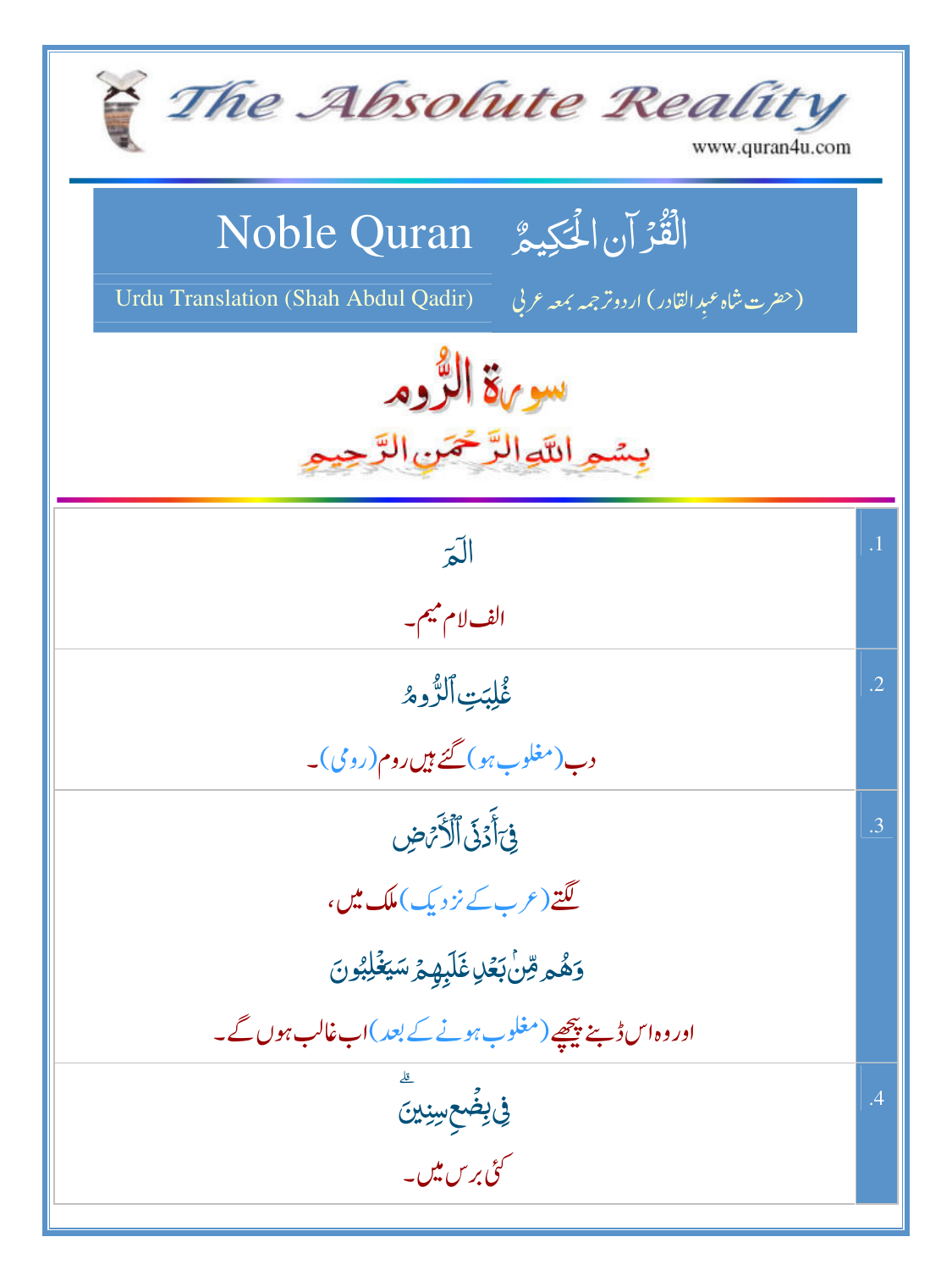| لِلَّهِ ٱلْأَمَرُ مِن قَبَلُ وَمِنْ بَعَلُ                                           |           |
|--------------------------------------------------------------------------------------|-----------|
| اللہ کے ہاتھ ہیں کام(اختیار) پہلے اور پ <u>چھ</u> لے۔                                |           |
| وَيَوۡمَبِنِۢ يَفۡرَحُ ٱلۡٓكِۚ مِنُونَ                                               |           |
| اور اس دن خوش ہوں گے مسلمان۔                                                         |           |
| بِنَصْرِ ٱللَّهِ                                                                     | .5        |
| اللہ کی مدد سے۔                                                                      |           |
| يَنصُرُ مَن يَشَآءُوَهُوَ ٱلۡعَزِيزُ ٱلرَّحِيمُ                                      |           |
| مد د کرے جس کی چاہے۔اور وہی ہے زبر دست رحم والا۔                                     |           |
| وَعَْدَ ٱللَّهِ                                                                      | .6        |
| الله كاوعده ہوا۔                                                                     |           |
| لَا يُخْلِفُ ٱللَّهُوَعُدَةُ وَلَكِنَّ أَكْثَرَ ٱلنَّاسِ لَا يَعۡلَمُونَ             |           |
| خلاف نہ کرے گااللہ اپناوعد ہ <sup>اکی</sup> کن بہت لوگ نہیں جانتے۔                   |           |
| يَعْلَمُونَ ظَهِرًا قِنَ ٱلْحَيَوٰةِ ٱلدُّنۡيَاوَهُمۡ عَنِ ٱلۡأَخِرَةِهُمۡ غَفِلُونَ | $\cdot$ 7 |
| جانتے ہیں اُوپر اُوپر دینیاکا جینا۔اور وہ لوگ آخرت سے خبر نہیں رکھتے۔                |           |
| أَوَلَ <sub>ّه</sub> ُ يَتَفَكَّرُواْفِيَ أَنفُسِهِم                                 | .8        |
| کیادھیان نہیں کرتے اپنے جی میں؟                                                      |           |
|                                                                                      |           |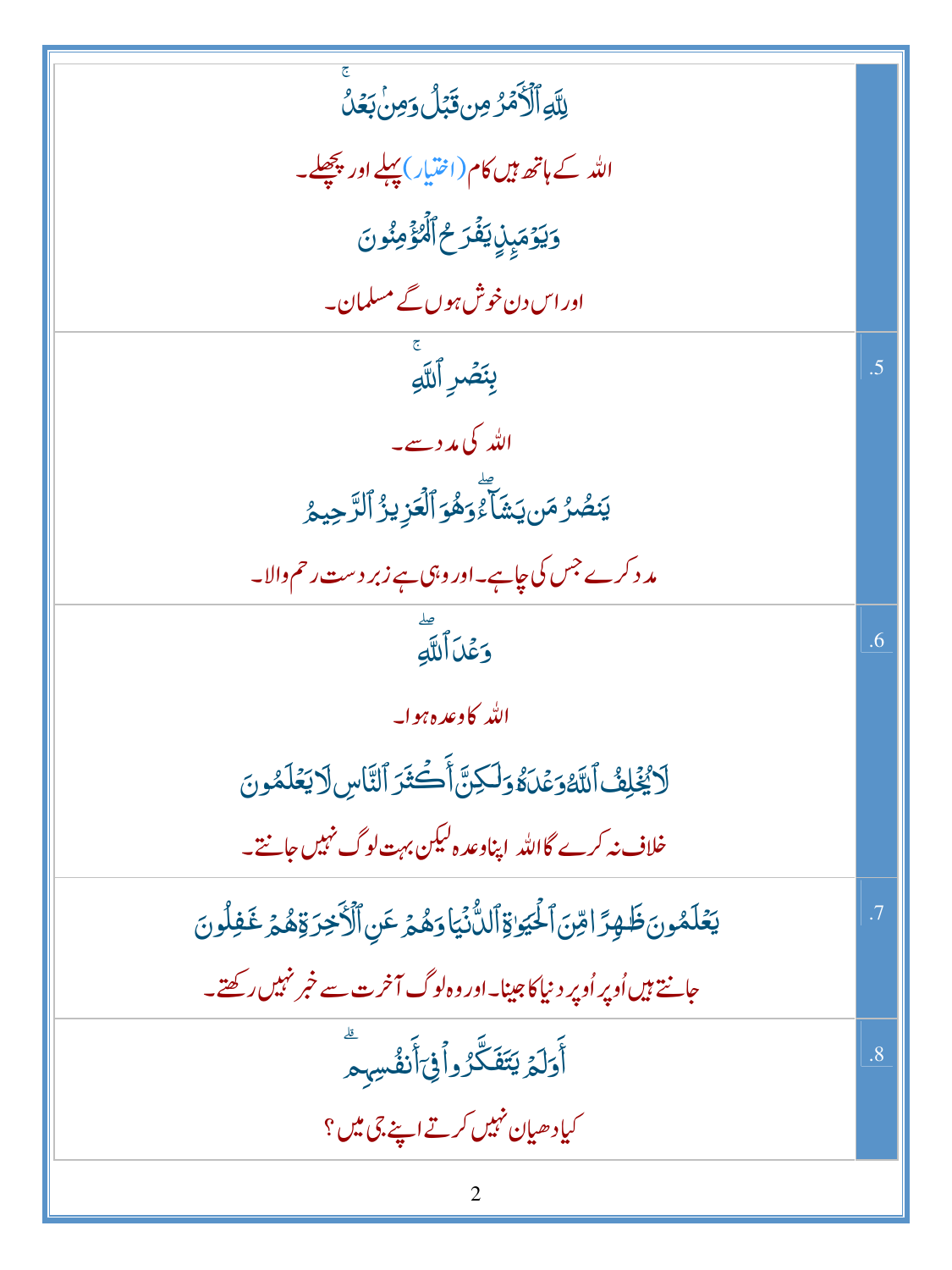مَّاخَلَقَ ٱللَّهُ ٱلسَّمَرَ تِ وَٱلۡكَٰٓئِ صَ وَمَا بَيۡنَهُمَآ إِلَّا بِٱلۡنَّىٰٓ وَأَجَلِ مُّسَمَّىٓ اللہ نے جو بنائے آسان وزمین اور جو ان کے پیچ ہے،سوٹھیک سادہ کر اور ٹھہرے وعدہ پر۔ وَإِنَّ كَثِيرًا مِّنَ ٱلنَّاسِ بِلِقَائِي مَدِّهِمَّ لَكَفِرُونَ اور بہت لوگ اپنے رب کاملنانہیں مانتے۔ أَوَلَمُ يَسِبِرُواْ فِى ٱلْأَرْضِ فَيَنظُرُواْ كَيْفَ كَانَ عَقِبَةُ ٱلَّذِينَ مِن قَبَلِهِمْ  $\overline{9}$ کیا پھرے نہیں ملک میں جو دیکھیں آخر کیپاہوااُن سے اگلوں کا؟ ِ<br>كَانُوَٱأۡشَلَّامِنۡهُمۡ قُوَّةً ان سے زیادہ <u>تھے</u> زور میں، وَأَثَارُواْ ٱلْأَيْرَضَ وَعَمَرُوهَآ أَكۡتُرَ لِمَّاعَمَرُوهَا اور زمین اُٹھائی اور بسائی (کھیتی پاڑی کی )،اُن کے بسانے سے زیادہ، **وَجَآءَهُمُّهُ ِ مُسْلَهُم بِٱلْبَيِّدَتِ**ّ اور پہنچے ان کے پاس رسول ان کے لے کر کھلے ( واضح ) حکم۔ فَمَاكَانَ ٱللَّهْلِيَظُلِمَهُمْ وَلَكِن كَانُوَأَأَنفُسَهُمْ يَظُلِمُونَ اور الله بنه تھاان پر ظلم کرنے والا،لیکن وہ اپنا آپ بُر اکرتے تھے۔ ثُمَّ كَانَ عَقِبَةَ ٱلَّذِينَ أَسَـَّٰوِ ٱ ٱلسُّوَأَيِّ  $.10$ پھر ہو**ا آ**خربُراکرنے والوں کابُرا،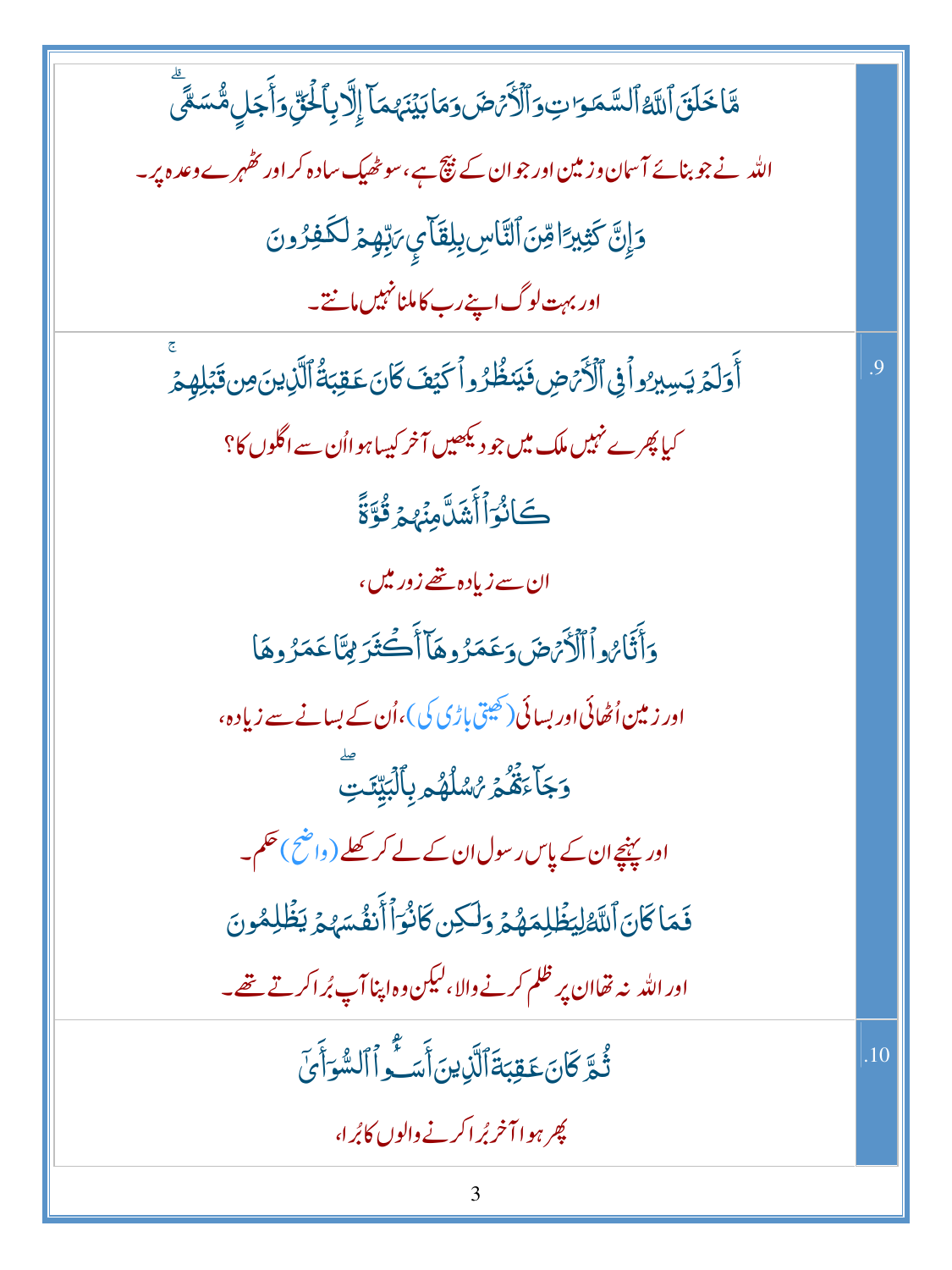| أَن كَنَّ بُواْيَايَتِ ٱللَّهِ وَكَانُواْيِهَا يَسۡتَهۡزِۦۢونَ                                                    |                  |
|-------------------------------------------------------------------------------------------------------------------|------------------|
| اس پر کہ حجٹلائیں باتیں اللہ کی،اور اُن پر تھٹھے (مذاق) کرتے تھے۔                                                 |                  |
| ٱللَّهُ يَبۡدَٰٓؤُاۡٱلۡـٰۡٓئَٰٓاَتُ ثُمَّ يُعِيدُهُ ثُمَّ إِلَيۡهِ تُرۡجَعُونَ                                    | .11              |
| اللہ بناتا(پیداکر تا) ہے پہلی بار، پھراس کو دہرائے گا، پھراسی کی طرف پھر (لوٹائے)حاؤگے۔                           |                  |
| وَيَؤْمَ تَقُومُ ٱلسَّاعَةُ يُبْلِسُ ٱلْمُجْرِمُونَ                                                               | .12              |
| اور جس دن اُٹھے (بر پاہو) گی قیامت آس ٹوٹے رہ جائیں گے گنہگار۔                                                    |                  |
| <u>و</u> َلَمۡ يَكُن لَّهُمۡ مِّن شُرَكَآبِهِمۡ شُفَعَوُّ أَوَكَانُو أَبِشُرَكَآبِهِمۡ كَفِرِينَ                  | $\overline{.13}$ |
| اور نہ ہوں گے ان کے شریکوں میں کوئی انکی سفارش والے ،اور رہے ہو جائیں گے اپنے شریکوں سے منکر۔                     |                  |
| <u>وَيَوۡ</u> مَتَقُومُ ٱلسَّاعَةُٰيَوۡمَبِنِۢ يَتَفَرَّقُونَ                                                     | .14              |
| اور جس دن اُٹھے (بر پاہو) گی قیامت،اس دن بھانت بھانت (فِر قوں میں بِٹے ) ہوں گے۔                                  |                  |
| فَأَمَّا ٱلَّذِينَءَامَنُواۡوَعَمِلُواۡ ٱلصَّلِحَتِ فَهُمۡ فِى رَوۡضَةٍ يُجۡبَرُونَ                               |                  |
| سوجو یقین لائے،اور کئے بھلے کام،سو باغ میں ہیں،اُن کی آؤ بھگت ہوتی ہے۔                                            |                  |
| وَأَمَّا ٱلَّذِينَ كَفَزُواْوَكَذَّبُواْيَايَتِنَاوَلِقَاْمٍ ٱلْأَخِرَةِفَأُوَلَٰٓبِكَ فِى ٱلْعَذَابِ كُحُضَرُونَ | .16              |
| اور جو منکر ہوئے اور حہٹلائیں ہماری با تیں اور مِلنا پچھلے گھر ( آخر ت) کا،                                       |                  |
| سوشآب میں کپڑے آئے ہیں (ہمیشہ عذاب میں مبتلار ہیں گے)۔                                                            |                  |
|                                                                                                                   |                  |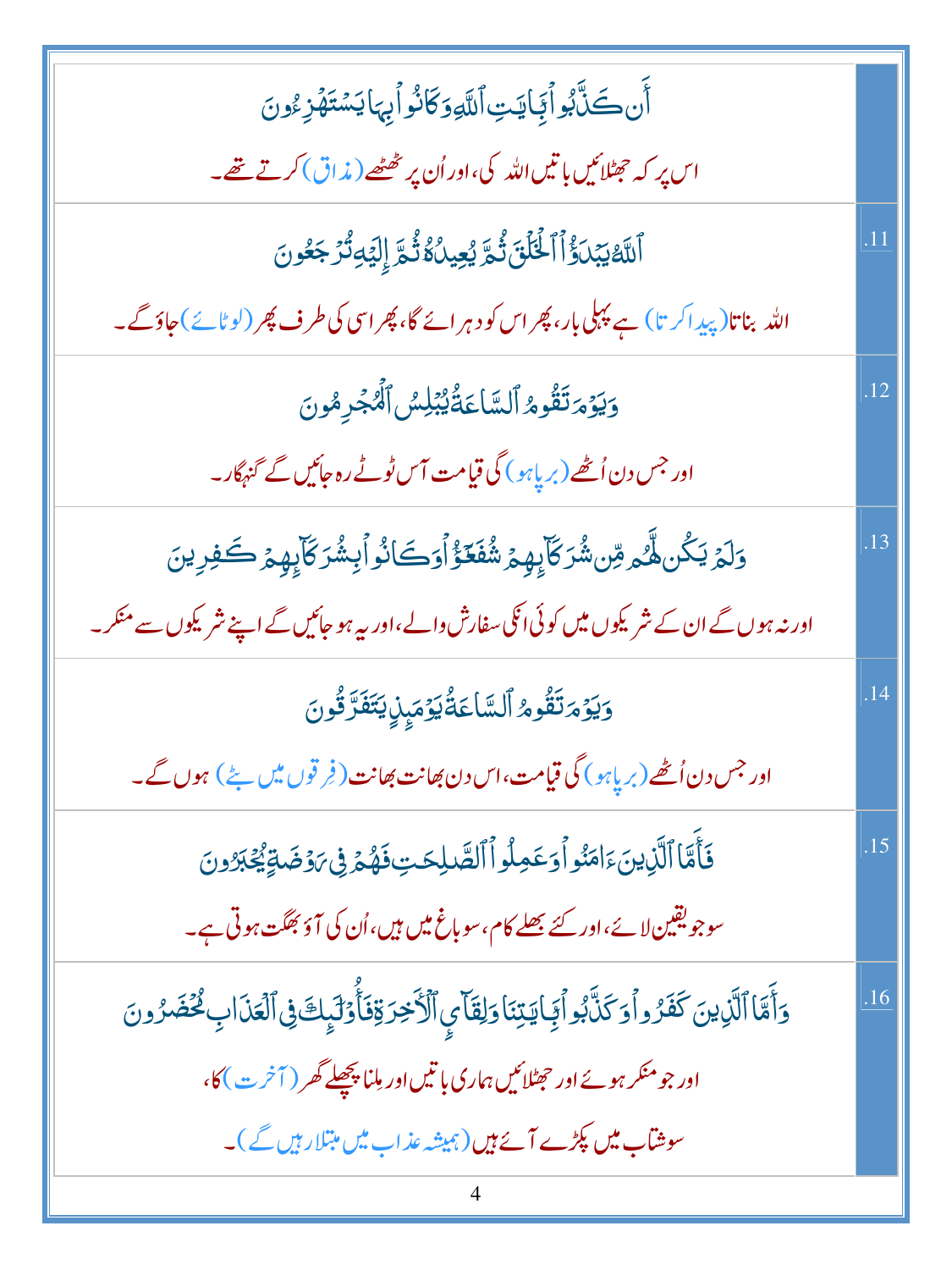| ڣؘۺ۠ڹػڹٲ <sub>ڶڵۜڮ</sub> ڿؾؾ۠ <sup>ؿ</sup> ٛۻٞۺۅڹؘۅؘڿؾۣ <i>ؾ</i> ڷ۠ڞٙڹؚڂۅڹ                                    | .17 |
|---------------------------------------------------------------------------------------------------------------|-----|
|                                                                                                               |     |
| وَلَهُ الْمُمَدُّفِي السَّمَرَاتِ وَٱلْأَمَّ ضِ وَعَشِيًّا وَحِينَ تُظُهِّرُونَ                               | .18 |
| اور اسی کی خونی ہے آسان وزمین میں،اور پ <u>چھ</u> لے وقت اور جب دو پہر ہو۔                                    |     |
| يُخْرِجُ ٱلْحَقّ مِنَ ٱلْمَيِّتِ وَيُخْرِجُ ٱلْمَيِّتَ مِنَ ٱلْحَقِّ وَيُحْيِ ٱلْأَرْضَ بَعْلَ مَوْتِهَا      | .19 |
| نکالٹاہے جیتامُر دے سے،اور نکالٹاہے مُر دہ جیتے سے،اور جِلا تا $((i, 0, 1) + i)$ ہے زینین کواُس کے مرے پیچھے۔ |     |
| وَكَنَالِكَ تُخْرَجُونَ                                                                                       |     |
| اور اسی طرح تم نکالے جاؤگے۔                                                                                   |     |
| <u>وَ</u> مِنۡءَايَتِهِۦٓأَنۡ خَلَقَكُم مِّن تُرَابِ ثُمَّ إِذَآأَنتُم بَشَرٌ تَنتَشِرُونَ                    | .20 |
| اور اس کی نشانیوں سے بیر کہ تم کو بنایامٹی سے، پھر اب تم انسان ہو پھیل پڑے۔                                   |     |
| وَمِنۡءَايَتِهِۦٓأَنۡ خَلَقَلَكُم مِّنۡ أَنفُسِكُمۡ أَزۡوَاجَالِتَّسَكُنُوَاۡ إِلَيۡهَا                       | .21 |
| اور اس کی نشانپوں سے پہ کہ بناد پئے تم کو تمہاری قشم سے جوڑے، کہ چین پکڑ واسکے پاس،                           |     |
| <b>وَجَعَلَ بَيۡنَكُمِ مَّوَدَّةَّوَىَ حُمَةً</b>                                                             |     |
| اور رکھاتمہارے نیچ پیار اور مہر (رحمت)،                                                                       |     |
| ٳؚڹؖٞ؋ۣۮؘٳڸڰٙڵؘٳؾؾٟڶؚڣؖۏٙڡۭؠؾؘڡؘػؖۯۅڹ                                                                         |     |
| اس میں بہت پتے (نشانیاں) <del>ہ</del> یں اُن کوجو دھیان کرتے ہیں۔                                             |     |
|                                                                                                               |     |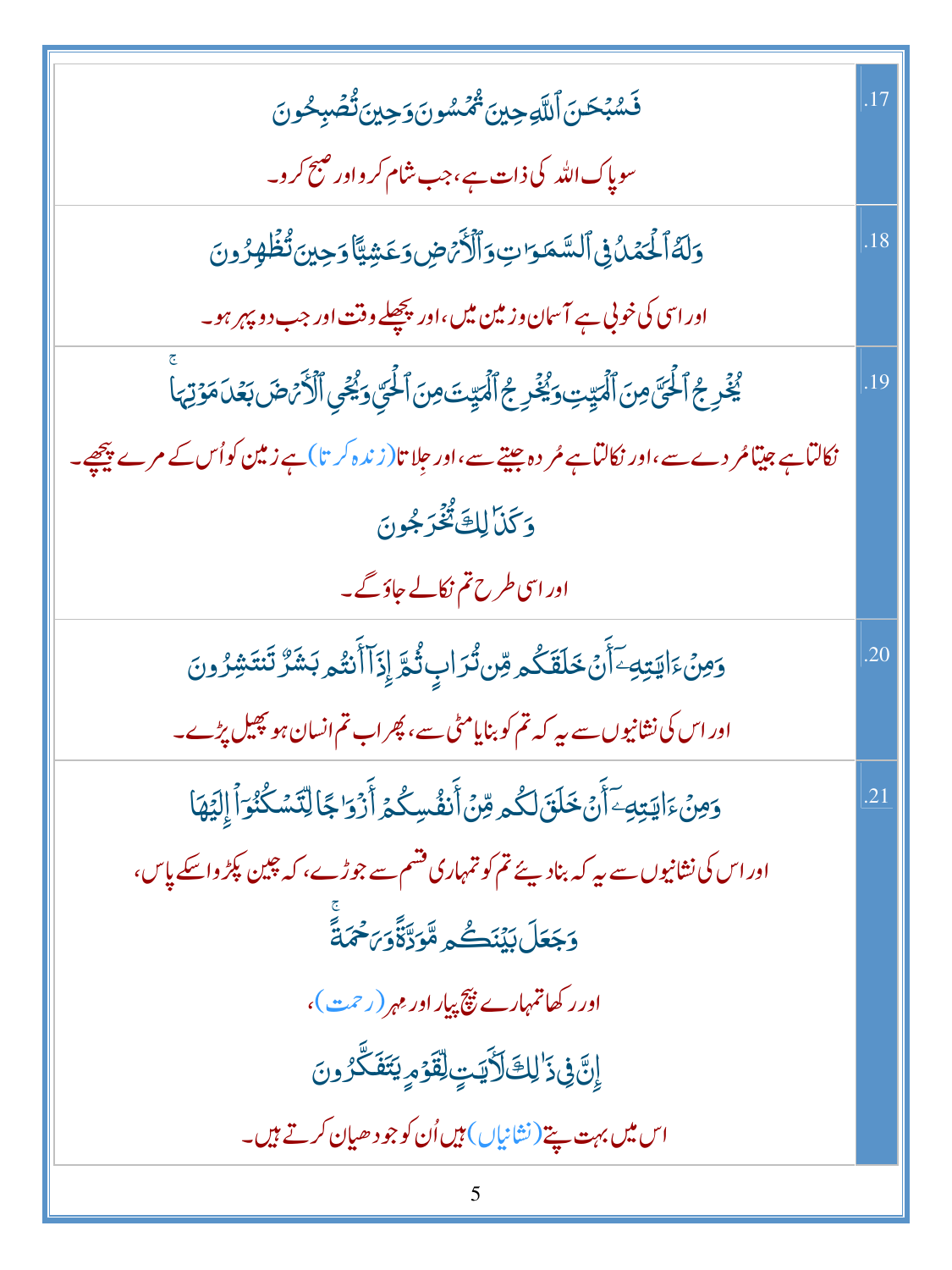| وَمِنۡءَايَتِهِۦ خَلۡقُ ٱلسَّمَوَاتِ وَٱلۡكُّرۡضِ وَٱخۡتِلَفُّ أَلۡسِنَتِكُمۡ وَأَلۡوَا نِكُمۡ                         | <sup>22</sup> |
|------------------------------------------------------------------------------------------------------------------------|---------------|
| اور اسکی نشانیوں سے ہے آسان زمین کا بنانااور بھانت بھانت بولیاں (مخلّف زبانیں) تمہاری،اور رنگ۔                         |               |
| إِنَّ فِيَ اللَّالَاَيَتِ لِلْعَلِمِينَ                                                                                |               |
| اس <mark>میں بہت پتے</mark> (نشانیاں) <del>ہی</del> ں بوجھنے والوں (عالموں) کو۔                                        |               |
| ۅ <i>ٙ</i> ۜڡۣڽۘ۫ٵؾؾؚ <sub>ڰؚ</sub> ۦڡؘڹؘٲۿڬ۠ڡڔؠؚٲڵؽؖ۫ڸؚۏٲڵڹ۠ؠۧٵ <sub>؆</sub> ۏٲڹۘٛؾؚۼؘٲۜۅ۫ٛ۠ػ۠ڡۄڡؚؚٚڽڣؘڞؙڸ <i>ڢ</i> ۨ | .23           |
| اور اس کی نشانیوں سے ہے تمہاراسونارات میں اور دن میں تلاش کرنی اسکے فضل سے۔                                            |               |
| ٳؚۣڷٙ؋ۣۮؘٳڸڰؘڵؘٳۜؾؾؚؚڵؚڦٙۯٙۄۭؽۺڡؘػۏڹ                                                                                   |               |
| اس <mark>میں بہت پتے (نشانیاں) ہیں اُن کو،جو سُنتے ہیں۔</mark>                                                         |               |
| وَمِنْءَايَتِهِۦيُرِيكُمُ ٱلۡبَرۡنَ خَوۡفًاوَطَمَعًا                                                                   | .24           |
| اور اس کی نشانیوں سے بیر کہ د کھا تاہے تم کو بجلی، ڈر اور امید ،                                                       |               |
| <u>وَيُ</u> نَزِّلُ مِنَ ٱلسَّمَاَءِمَاۤءَفَيْحِيٖٖبِهِٱلۡأَمۡضَ بَعۡلَ مَوۡقِمَآ                                      |               |
| اور اُتار تاہے آسان سے پانی، پھر جلا تا( زندہ کرتا) ہے اس سے زمین کو مر گئے پیچھے۔                                     |               |
| إِنَّ فِي ذَٰ لِكَ لَأَيَّتٍ لِقَوْمٍ يَعۡقِلُونَ                                                                      |               |
| اس میں بہت پتے (نشانیاں) ہیں ان کو،جو بوجھتے ( <sup>عقل</sup> سے کام لیتے ) ہیں۔                                       |               |
| <u>وَمِنۡ</u> ءَايَتِهِۦٓأَن تَقُومَ ٱلسَّمَآءُوَٱلۡكُرۡصُ بِأَمۡرِهِۦ                                                 | .25           |
| اور اُس کی نشانیوں سے بیر کہ کھڑ ا( قائم) ہے آسان وزمین اسکے حکم سے۔                                                   |               |
|                                                                                                                        |               |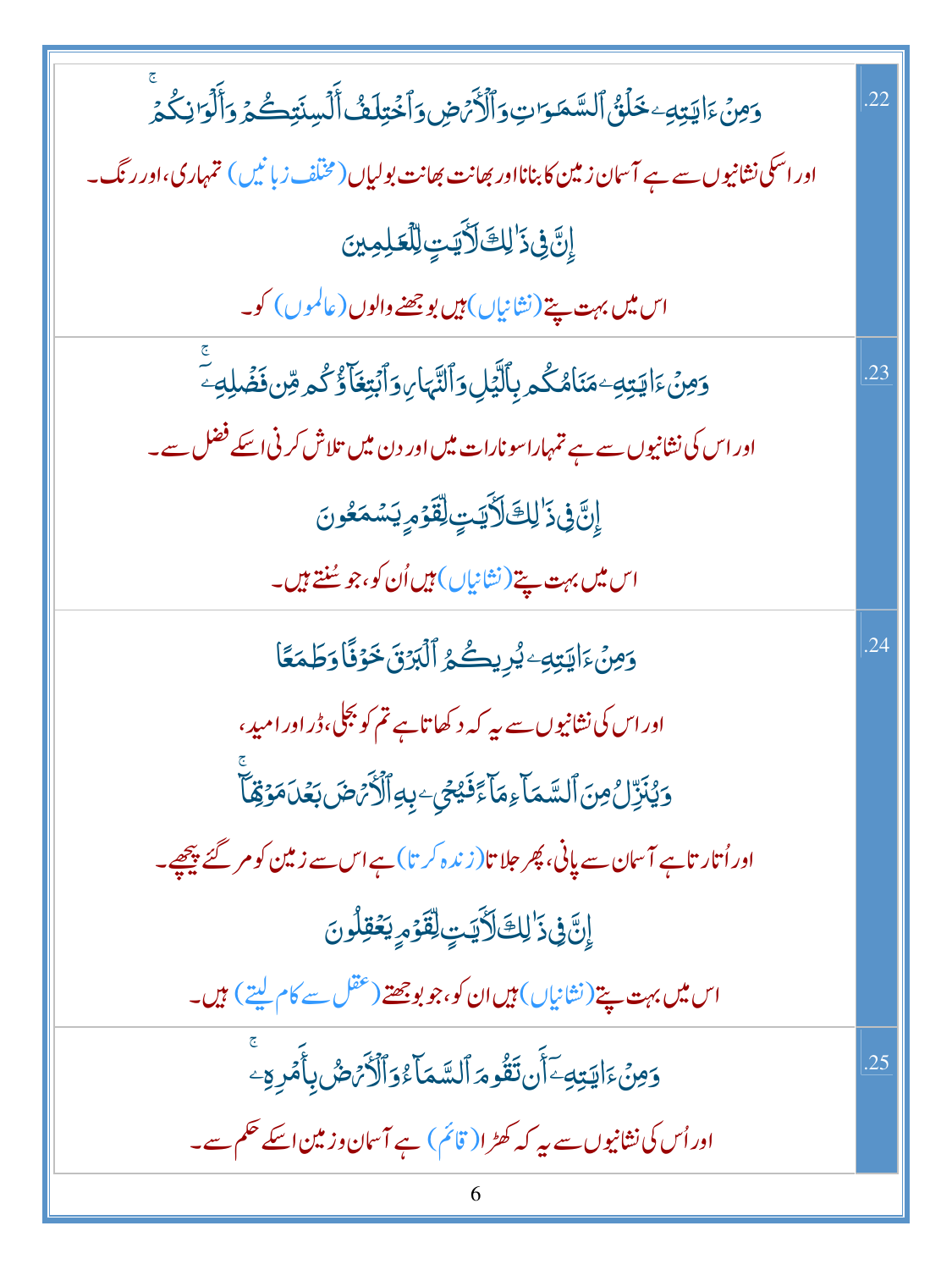| ثُمَّ إِذَادَعَا كُمُ دَعُوَةً قِنَ ٱلْأَمَٰضِ إِذَآ أَنتُمۡ تَخۡرُجُونَ                      |     |
|-----------------------------------------------------------------------------------------------|-----|
| پھر جب پکارے گاتم کوایک بار،زمین میں سے، تبھی تم نکل پڑ وگے۔                                  |     |
| وَلَّةُ مَن فِى ٱلسَّمَوَاتِ وَٱلْأَيَّ ضِ                                                    | .26 |
| اور اسی کے ہیں جو کوئی ہیں آسان وزمین میں۔                                                    |     |
| ڴڵٞڶ <i>ڐڰؘ</i> ڹۣؾؙۏڹ                                                                        |     |
| سب اس کے حکم کے تابع ہیں۔                                                                     |     |
| وَهُوَ ٱلَّذِى يَبۡدَوُۨۢاۡٱلۡـُٰٓاَئِنَ ثُمَّ يُعِيدُٰهُ وَهُوَ أَهۡوَنُ عَلَيۡتِ            | .27 |
| اور وہی ہے جو پہلی بار بنا تا (تخلیق کر تا) ہے اور پھر اس کو دہر ائے گا،اور وہ آسان ہے اس پر۔ |     |
| وَلَهُ ٱلۡمَثَلُ ٱلۡأَكۡلَىٰٰٓ فِى ٱلسَّمَوَاتِ وَٱلۡأَرۡمَضِ                                 |     |
| اور اسکی کہاوت ( مثال )سب سے اُوپر ( بلند )، آ سان وزمین میں۔                                 |     |
| وَهُوَ ٱلۡعَزِيزُ ٱلۡكِٰكِيمُ                                                                 |     |
| اور وہ ہے زبر دست حکمتوں والا۔                                                                |     |
| ڞؘڒڹڶػؙ <u>ۄ</u> ڡۨٞؿؘڵٲۊڹؙٲٛڹڡؙٛڛػؙڡؖٞ                                                       | .28 |
| بتائی تم کوایک کہاوت، تمہارے اندر سے۔                                                         |     |
| ۿٙڶڷػۢۄڡؚۜڹڡؓٵڡؘڶػؘؾؙٲ۠ؿؘڡؘڹ۠ػۢۄڡؚۜڹۺ۠ۘۯڪؘٲۦؘڣۣ؋ٵؠؘۯػۘؿؘڴؽ                                    |     |
| تمہارے جو ہاتھ کے مال (غلام) ہیں،اُن میں ہیں کوئی ساحجھی (شریک) تمہارے ہماری دی روزی میں،     |     |
|                                                                                               |     |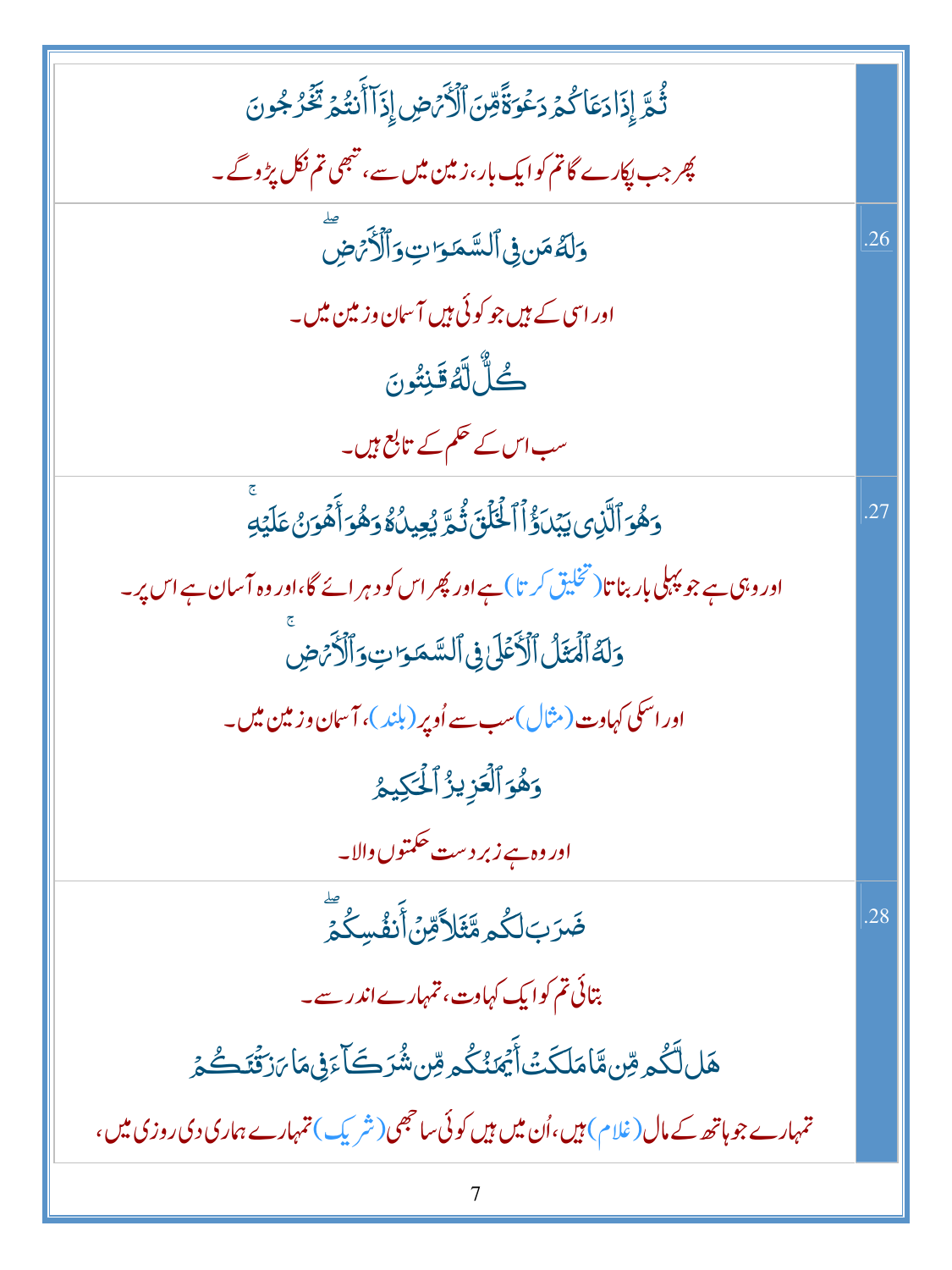| ڣؘٲۧٮ <i>ڐ۠ۿ</i> ۣۏؚۑۅؚۺۅؘٳۦٚ۠ؿؘۜڂ <b>ٲۏ۠ۿ</b> ۠ۿ <sub>ۄ</sub> ػڿؠڣؘؾؚٮڴۿؚ <sup>ۨ</sup> ۠ |     |
|-------------------------------------------------------------------------------------------|-----|
| کہ تم سب اس میں بر ابر رہو، خطرہ(ڈر)ر کھواُن کا جیسے خطرہ(ڈر)ر کھوا پنوں کا۔              |     |
|                                                                                           |     |
| كَنَا لِكَ نُفَصِّلُ ٱلْأَيَتِ لِقَوْمِ يَعْقِلُونَ                                       |     |
| يُوں کھولتے (واضح کرتے) ہيں ہم پتے (آیات)اُن لوگوں کوجو بوجھتے (عقل رکھتے) ہيں۔           |     |
| بَلِٱتَّبَعَٱلَّٰٓنِينَ ظَلَمُوَٱأَهُوَآءَهُمِ بِغَيۡرِ عِلۡمِّ                           | .29 |
| بلکہ چلے ہیں ہہ بے انصاف اپنے چاؤ(خواہش) پر، بن سمجھ۔                                     |     |
| فَمَن يَهْدِىءَ مَنۡ أَضَلَّ ٱللَّهُ                                                      |     |
| سو کون بڑھائے جس کواللہ نے بہکایا؟                                                        |     |
| وَمَالَهُمْ مِّن تَّصِرِينَ                                                               |     |
| اور کوئی نہیں ان کے مد د گار۔                                                             |     |
| ۏ <i>ٚ</i> ٲٝؾؚؽ <sub>ؘ</sub> ۯڋۿڶ <sup>ۣ</sup> ۞ڸڵڸۨؾڹڂڹۣڣٙۢٲ                            | .30 |
| سوتوسیدھار کھ اپنامنہ دین پر،ایک طرف( <sup>کی</sup> سو)ہوکر۔                              |     |
| فِطْرَتَ ٱللَّهِ ٱلَّتِي فَطَرَ ٱلنَّاسَ عَلَيْهَا                                        |     |
| وہی تراش اللہ کی، جس پر تراشالو گوں کو۔                                                   |     |
| لَاتَبْدِيلَ لِخَلَّقِ ٱللَّهِ                                                            |     |
| بدلنانہیں اللہ کے بنائے کو۔                                                               |     |
| 8                                                                                         |     |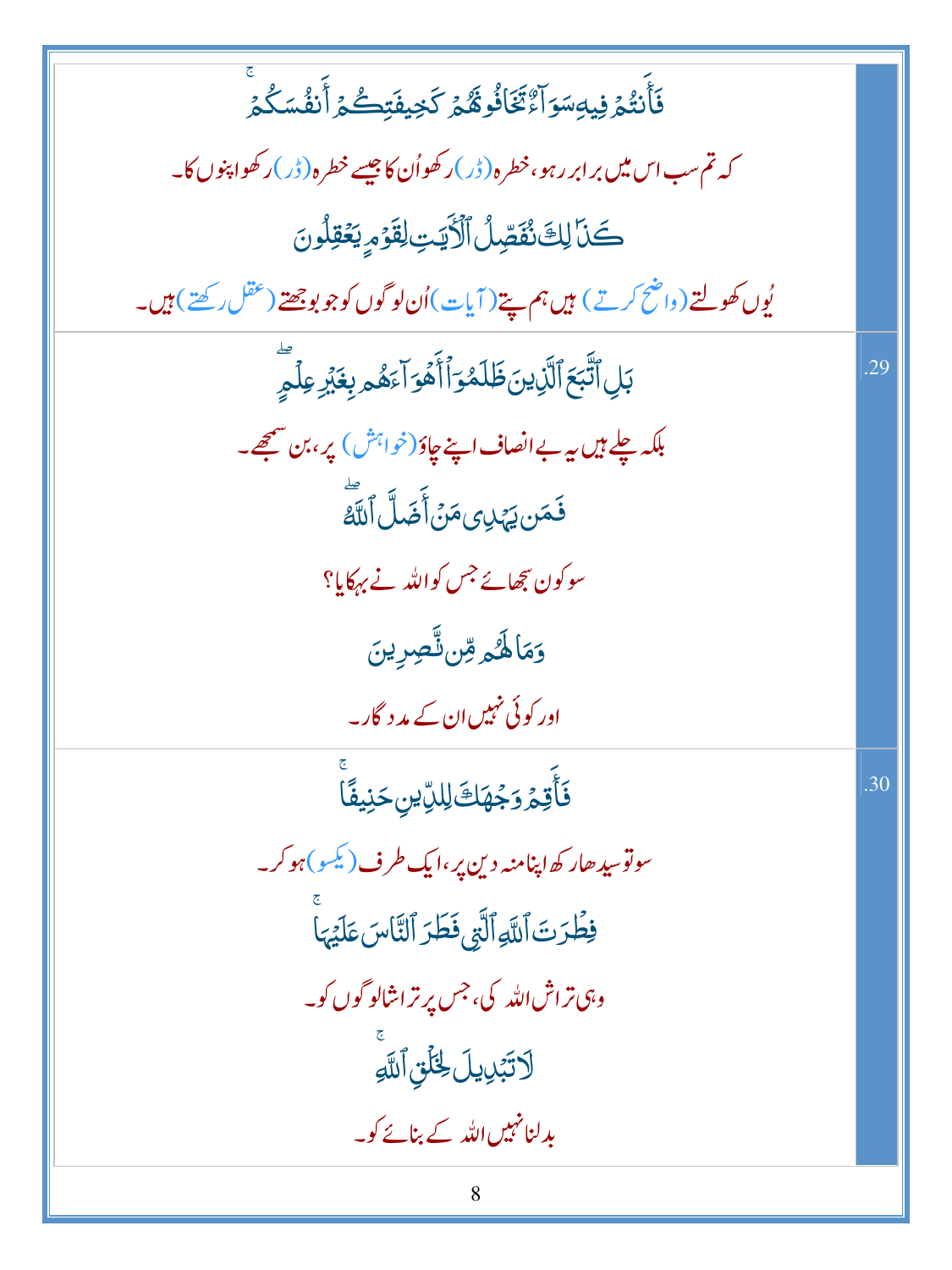| ذَٰ لِكَ ٱلدِّينُ ٱلۡقَيِّمُ وَلَٰكِنَّ أَكۡغَزَ ٱلنَّاسِ لَا يَعۡلَمُونَ                                    |     |
|--------------------------------------------------------------------------------------------------------------|-----|
| یہی ہے دین سیدھا،لیکن بہت لوگ نہیں سمجھتے۔                                                                   |     |
| مُنِيبِينَ إِلَيَّهِ وَٱتَّقُوهُ وَأَقِيمُواْ ٱلصَّلَوٰةَ وَلَاتَكُونُواْمِنَ ٱلْمُشَرِكِينَ                 | .31 |
| سب رجوع ہو کر اسکی طرف اور اس سے ڈرتے رہو،اور کھڑی رکھو نماز،اور مت ہو شریک والوں میں۔                       |     |
| مِنَ ٱلَّذِينَ فَزَّقُواً دِينَهُمَّ وَكَانُواْ شِيَعًا                                                      | .32 |
| جنہوں نے پھوٹ ڈالی اپنے دین میں اور ہوئے ان میں بہت جتھے۔                                                    |     |
| ڴڷ۫ڿۯٙ۫ٮؚؚ <i>ؿ</i> ٵڶڷؘؽٙ <sub>ؾۭ</sub> ڿڡؘ۬ڔڂۅڽ                                                            |     |
| ہر فرقہ جواپنے پاس ہے اس پر ریجھ رہے ہیں۔                                                                    |     |
| وَإِذَامَسَّ ٱلتَّاسَ ضُرٌّ دَعَوۡاۡ ٱرَبَّهُ ۖ مُّنۡنِيبِينَ إِلَيۡهِ                                       | .33 |
| اور جب لگےلو گوں کو کچھ سختی، پکاریں اپنے رب کواسکی طرف رجوع ہو کر ،                                         |     |
| ڐؙٛۿۜ <i>ؚٙ</i> ٳۣۮؘٳٚٲٛۮؘ <b>ٲق</b> ۿۄڡؚۨڹ۫ڡ۠ <i>ٛ؆ڂٛ</i> ٙۮڡۘٙٳؚۮؘٳڡ۬ڔؠؾ۠؋ڹؙۿۄڹؚڗڽؚؚۨۄؚۄ۬ؽ۠ۺ۫ڔػٛۅڽؘ        |     |
| پھر جہاں چکھائی ان کواپنی طرف سے پچھ مہ <sub>ر</sub> (رحمت)، تبھی ایک لوگ اُن میں اپنے رب کاشر یک لگے بتانے۔ |     |
| لِيَكۡفُرُواۡ مِمَآ ءَاتَيۡدَهُمۡ                                                                            | .34 |
| کہ منکر ہو جائیں ہمارے دیئے سے۔                                                                              |     |
| فَتَمَتَّعُو أَفَسَوُفَ تَعُلَّمُونَ                                                                         |     |
| سوکام چلالواب۔ آگے جان لوگے۔                                                                                 |     |
| 9                                                                                                            |     |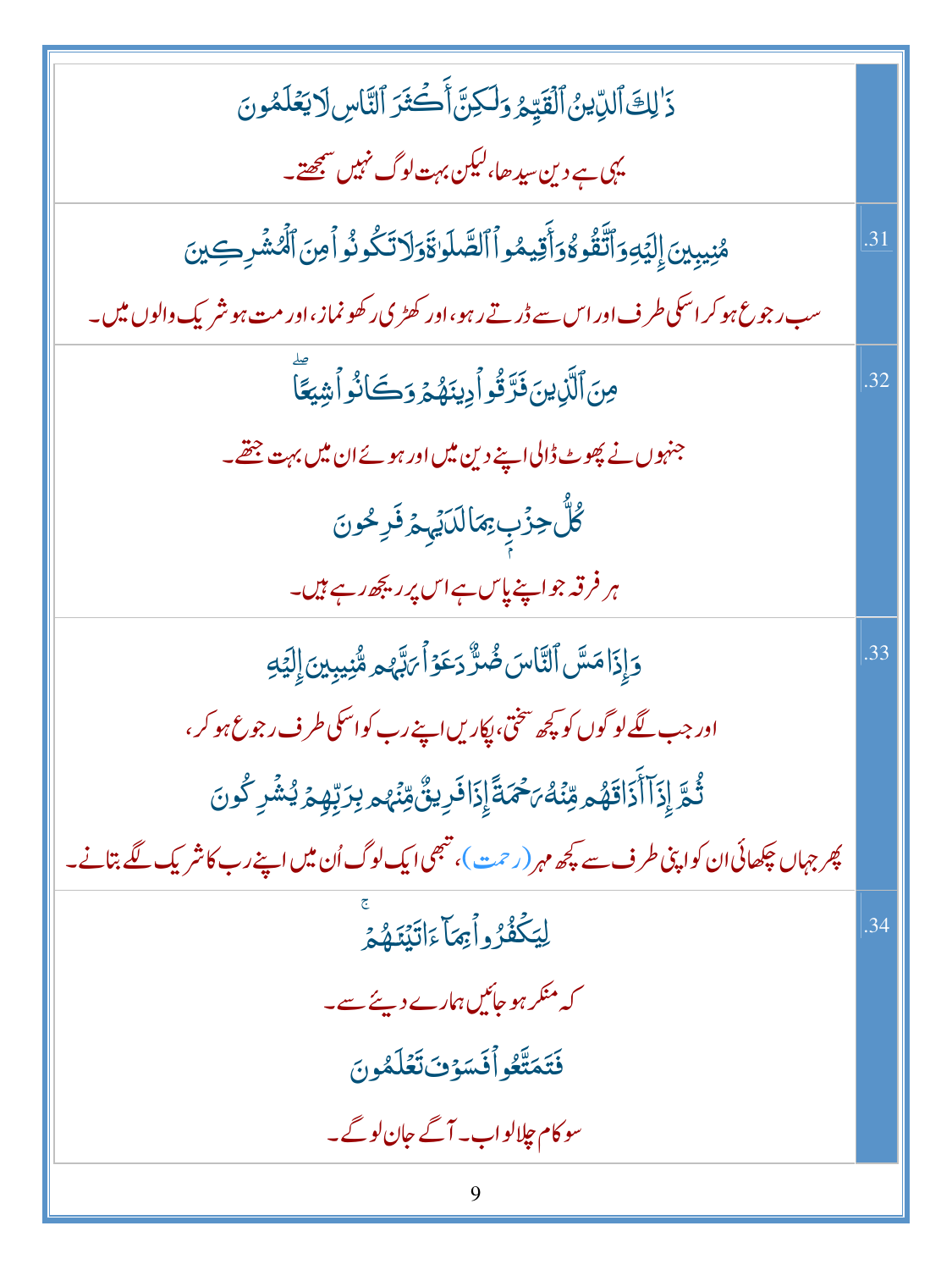| ٲٛ <i>؞ڋ</i> ٲۜٮ۬ڗؘڷ <i>ڎ</i> ؘڶڡؘڶؽٙۿؚؽٙ <i>ۺ</i> ڶڟٮ۠ٙٲڡؘۿؙۊؾؾؘػڷۜۧۜۿۥۣ۬ڝٓٲػٲڎ۠ۅٲۑؚڡؚۦؽ۠ۺ۫ڔػ۠ۅڽؘ | .35 |
|----------------------------------------------------------------------------------------------------|-----|
| کیاہم نے اُن پر اُتاری ہے کوئی سند سووہ بولتی ہے جو بیہ شریک بتاتے ہیں۔                            |     |
| وَإِذَآ أَذَقۡنَاۚ ٱلنَّاسَ ٥َحۡمَةً فَرِحُواۡ بِهَآ                                               | .36 |
| اور جب چڪھائيں ہم لو گوں کو پچھ مہر (رحمت)،اس پر ريجھنے لگيں۔                                      |     |
| <u>ۘ</u> ۯٳۣڹڗ۠ڞڹۿڂ۩ڛۣۜڹٞڟ۠ؗ <sub>ۘ</sub> ؚؿٵڡۘۧڷۜڡٙٮٞٲؖؽٙڸٳۑؠڂۦٳۣۮؘٳۿ۠ڂ۩ۣڡۨٞڹؘڟ۠ۅڹ                |     |
| اور اگر آپڑے ان پر کوئی بر ائی اپنے ہاتھوں کے بھیجے پر، شجھی آس توڑ دیں۔                           |     |
| أَوَلَمُ يَرَوۡأَأَنَّ ٱللَّٰٓ يَبۡسُطُ ٱلرِّزۡنَىٰ لِهَن يَشَآءُوَيَقُلِ مِّ                      | 37  |
| کیانہیں دیکھ چکے کہ اللہ پھیلا تاہےروزی جس پر چاہےاورماپ کر دیتاہے(جسکے لئے چاہے)۔                 |     |
| ٳؚۣڷؘ؋ۣۮؘٳڸڮٙڵٲؾؾٟڶؚڡؚٚٙۯٙۄٟؽۯؙڡؚڹؙۅڽ                                                              |     |
| اس میں پتے(نشانیاں) ہیں ان لو گوں کوجویقین(ایمان)رکھتے ہیں۔                                        |     |
| فَحَاتِ ذَا ٱلْقُرۡ بِىَ حَقَّـٰهُ وَٱلۡمِسۡكِينَ وَٱبۡنَ ٱلسَّبِيلِ                               | .38 |
| سولوْدے ناتے والے (ریشتے دار) کواس کاحق،اور مختاج کو،اور مسافر کو،                                 |     |
| ذَٰلِكَ خَبَرٌ لِلَّذِينَ يُرِيدُونَ وَجُهَ أَللَّهِ وَأُوۡلَٰٓئِكَ هُمُ ٱلۡفَٰلِحُونَ             |     |
| یہ بہتر ہے ان کو جو چاہتے ہیں اللہ کامنہ۔اور وہی جن کا بھلاہے( فلاح پانے والے )۔                   |     |
| دَمَآءَاتَيۡتُم مِّن يِّهَالِيَّبَرُبُوَاۡفِىٓأَمۡوَالِٱلنَّاسِ فَلَا يَدۡبُواۡ عِندَٱللَّهِ       | .39 |
| اور جو دیتے ہیں بیاج(سود) پر، کہ بڑھتار ہےلو گوں کے مال میں،وہ نہیں بڑھتااللہ کے ہاں۔              |     |
| 10                                                                                                 |     |

l r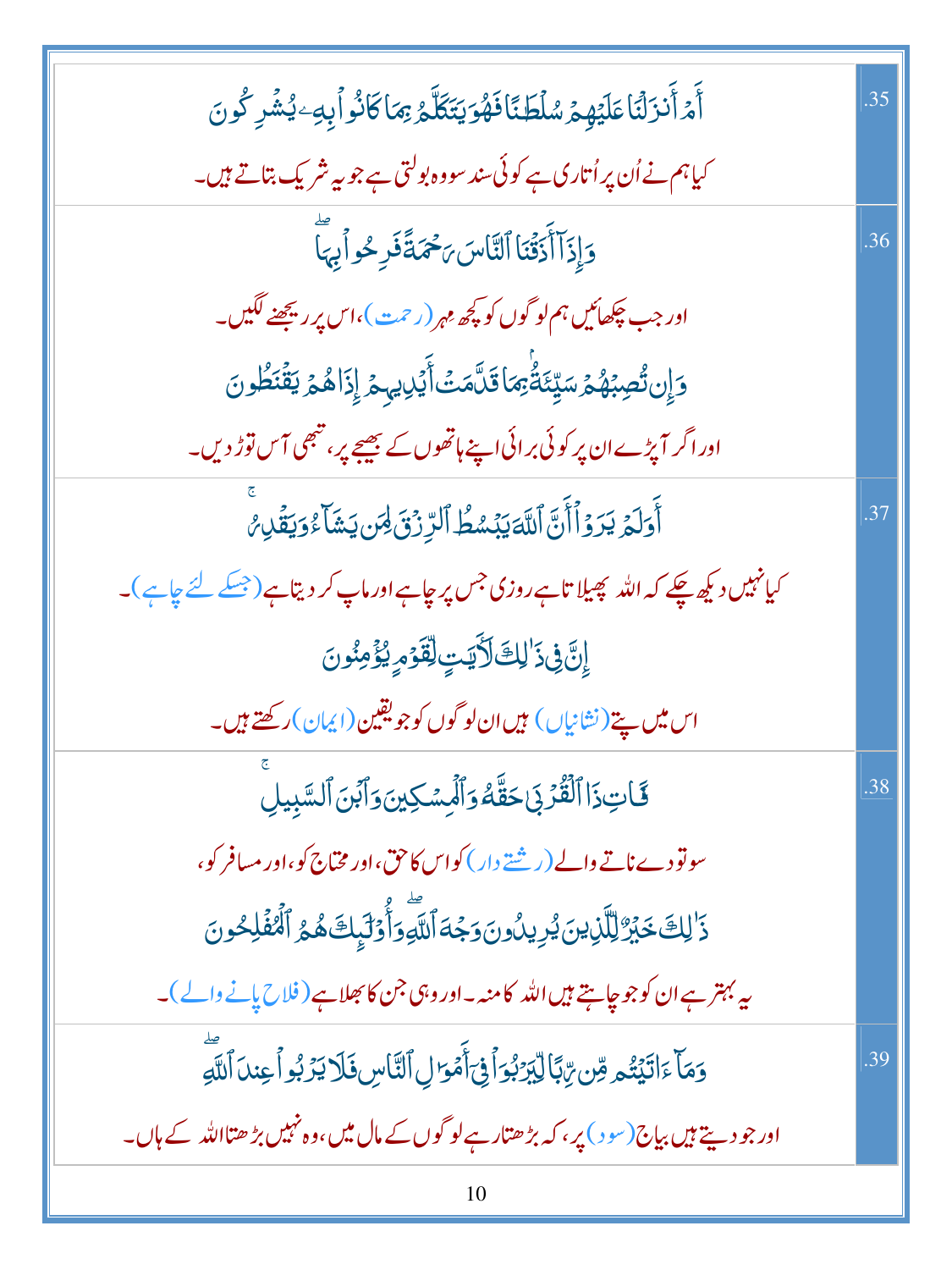| وَمَآءَاتَيۡتُو مِّن زَكَوٰقِنُّرِيلُونَوَجُهَ ٱللَّهِ فَأُوۡلَٰٓبِكَ هُمُ ٱلۡمُّفۡعِفُونَ              |     |
|---------------------------------------------------------------------------------------------------------|-----|
| اور جو دیتے ہو پاک دل سے جاہ کر منہ اللہ   کا، سووہی ہیں جن کے ڈونے ہوئے۔                               |     |
| ٱللَّهُٱلَّٰٓڶؚ؈ڟؘقَكُمۡ ثُمَّ ۥٓزتَكُمۡ ثُمَّ يُجِيتُكُمۡ ثُمَّ يُۡكِيكُمۡۖ                            | .40 |
| اللہ   وہی ہے جس نے تم کو بنایا، پھر تم کوروزی دی، پھر تم کومار تاہے، پھر تم کو جِلاوے ( زندہ کرے ) گا۔ |     |
| ۿڶٙ؈ؚۺ۠ڗڬۜٳٙۑٟػ۠ۄڡۜ۠ڹؾڡؘؙۛڡؘڵ؈ؚڹ؞ٚڶڮ۠ۄڡؚۜڹۺؘٛؽۦٟ                                                        |     |
| کوئی ہے تمہارے شریکوں میں جو کر سکے ان کاموں میں ایک۔                                                   |     |
| ۺڹػڹؘڡ۠ۏ <b>ؘؘٮؘ</b> ٙڂڵ؏ؘڡٙڐٵؽ۠ۺؙڔػٛۅڹ                                                                 |     |
| وہ نرالا ہے اور بہت اُوپر ہے اس سے جو شریک بتاتے ہیں۔                                                   |     |
| ظَهَرَ ٱلْفَسَادُفِىٱلْبَرِّ وَٱلْبَحْرِ بِمَا كَسَبَتْ أَيۡلِى ٱلتَّاسِ                                | .41 |
| کھل پڑی ہے خرانی(فساد)جنگل میں اور دریامیں،لو گوں کے ہاتھ کی کمائی سے،                                  |     |
| لِيُذِيقَهُمِ بَعۡضَ ٱلَّذِىعَمِلُواۡكَلَّهُمۡ يَرۡجِعُونَ                                              |     |
| چکھایاجاہے اُن کو کچھ مز ہ ان کے کام کا کہ شاید <i>پہ پھر (باز</i> ) آئیں۔                              |     |
| <u>ػ۠ڶٙڛڹۯۅٱڣۣٱڷٲؘ</u> ڗٙۻ؋ؘٲٮ۫ڟؙۯۄٱػؽڡؘػؘؘۜۛانؘعؘقبَةٛٲڷؘڵؘڹؾؘڝڠؘڹڵۘ                                   | .42 |
| تُو <sub>کهه</sub> ه، پھر وملک میں، تودیکھو آخر کیپیاہو اپہلوں کا؟                                      |     |
| ػڶڹٲؘٛۘ۠۠ػ <del>ؘڎؘ</del> ڒۿۄڡ۠ۺؙڔڮڹ                                                                    |     |
| بہت ان میں تھے شریک دالے۔                                                                               |     |
| 11                                                                                                      |     |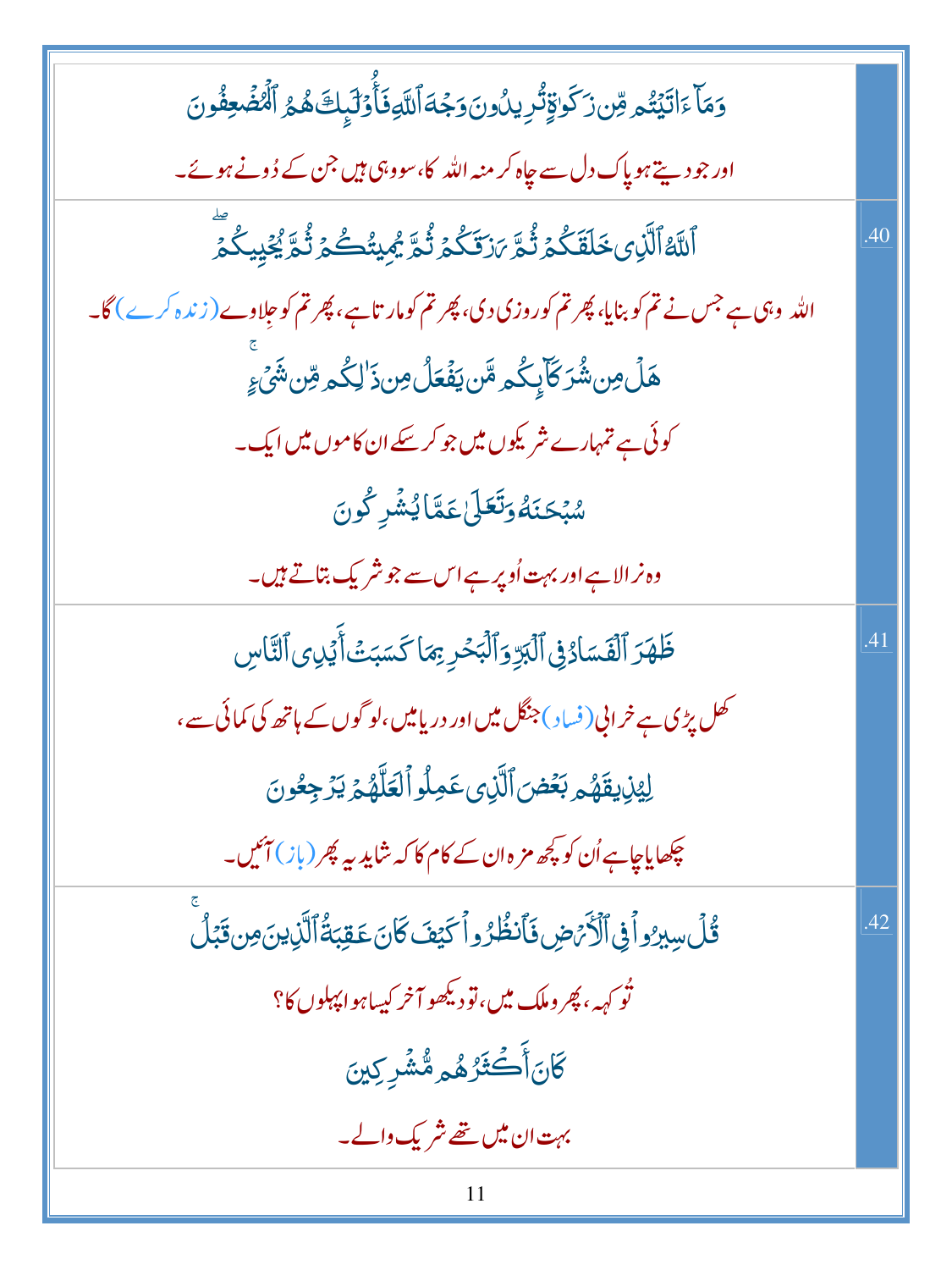| فَأَقِمۡ وَجُهَكَ لِلدِّينِ ٱلۡقَيِّمِ مِن قَبۡلِ أَن يَأۡقِیۡكَ وُ الَّامَرَ دَّلَهُ مِنَ ٱللَّهِ             | .43 |
|----------------------------------------------------------------------------------------------------------------|-----|
| سوتُوسیدھاکر اپنامنہ سیدھی راہ پر اس سے پہلے کہ آپہنچے ایک دن، جس کو پھرنا(ٹلنا) نہیں اللہ کی طرف سے،          |     |
| <b>ێۯ</b> ٙڡؘؠؚٟڶٟڹڝۜؖڵؖٷڽ                                                                                     |     |
| اس دن لوگ جُداجُداہوں گے۔                                                                                      |     |
| مَن كَفَرَ فَعَلَيْهِ كُفُرُ لَهُ                                                                              | 44  |
| جومنکر ہواسواس پر پڑے اس کامنکر ہونا۔                                                                          |     |
| <u>و</u> َمَنْ عَمِلَ صَلِحًا فَلِأَنفُسِهِمْ يَمُهَدُونَ                                                      |     |
| اور جو کرے <u>بھلے</u> کام،سوا پنی راہ سنوار تے ہیں۔                                                           |     |
| لِيَجۡزِىَٱلَّٰٓزِينَءَامَنُواۡ وَعَمِلُواۡٱلصَّلِحَتِ مِن فَضَٰلِهِۦ                                          | .45 |
| کہ وہ بدلہ دے اُن کو، جو یقین لائے اور بھلے کام کئے،اپنے فضل سے،                                               |     |
| ٳڹَّۀلاؽؙڿؚڢ۠ٱڶػڣڔؚؠڹ                                                                                          |     |
| بی <u>ش</u> ک اس کو نہیں بھاتے انکار والے۔                                                                     |     |
| <u>وَمِنۡ</u> ۦٙٳؾؾؚ <i>ڢ</i> ۦٓٲؘؙڹؽؙۯڛڶٲڵڗؚؾؚٳڂۿڹۺٚۯٮؾٟ                                                      | .46 |
| اور اسکی نشانیوں میں ایک یہ کہ جلا تاہے باویں (ہوائیں)خوشنجر کی لانے والی،                                     |     |
| وَلِيْزِيقَكُمِ مِّن تَحْمَتِهِ وَلِتَجْرِىَ ٱلْفُلَكُ بِأَمُرِهِ ۖ                                            |     |
| اور تا $\mathcal{L}$ ) چکھائے تم کو کچھ مز ہ اپنی مہر (رحمت) کا،اور تا $\mathcal{L}$ ) چلیں جہاز اس کے حکم ہے۔ |     |
|                                                                                                                |     |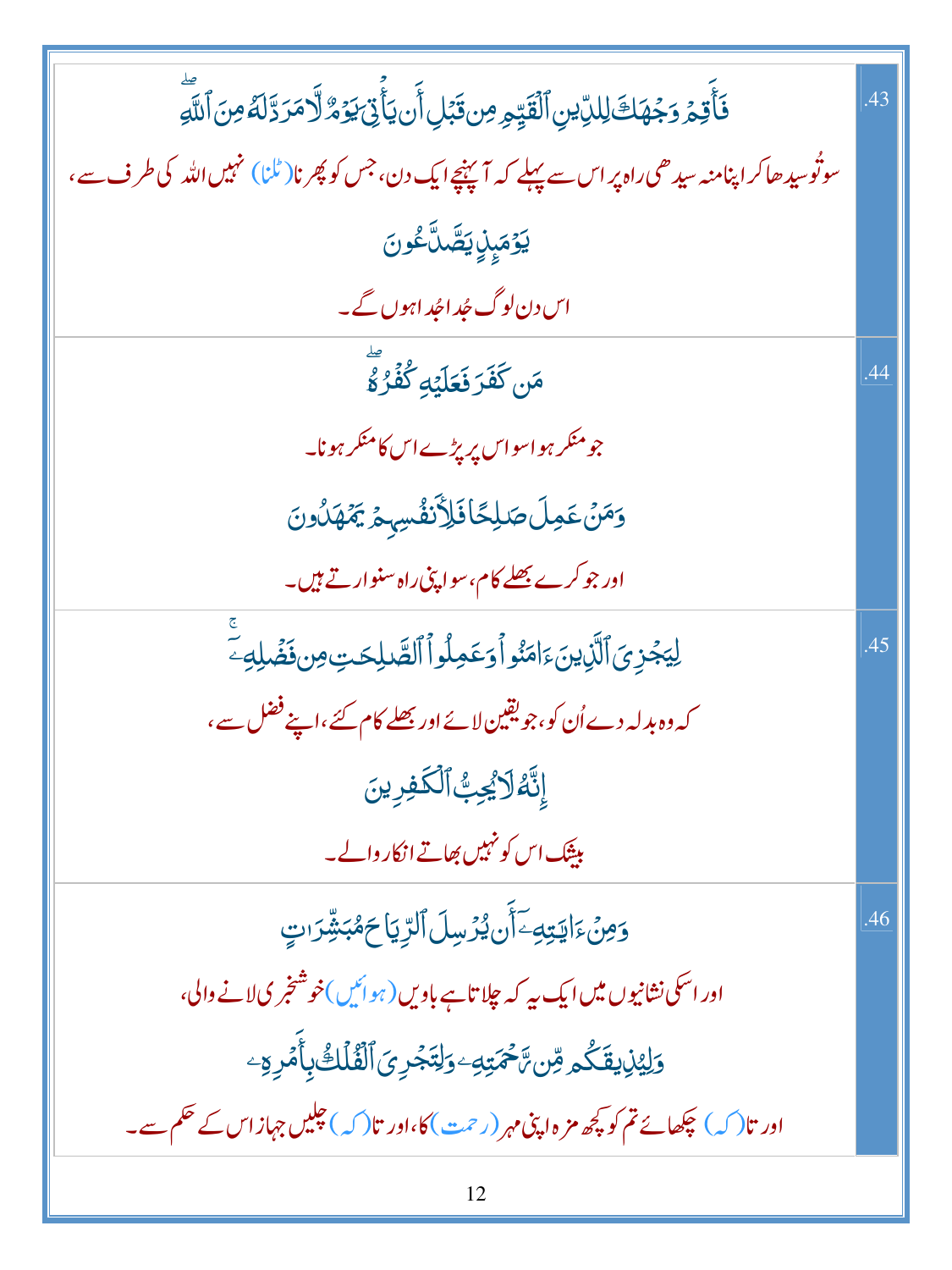| وَلِتَبۡتَغُواۡمِن فَضۡلِهِۦوَلَعَلَّكُمۡ تَشۡكُرُونَ                                                             |     |
|-------------------------------------------------------------------------------------------------------------------|-----|
| اور تلاش کر واس کے فضل سے،اور شاید تم حق مانو۔                                                                    |     |
| وَلَقَلۡ أَيۡسَلۡنَاۚ مِن قَبَٰلِكَ رُسُلاًۚ إِلَىٰ قَوۡمِهِمۡ فَجَآءُوهُم بِٱلۡبَيِّنَتِ                         | .47 |
| اور ہم بھیج چکے ہیں ت <mark>ج</mark> ھ سے پہلے کتنے رسول اپنی اپنی قوم پاس، پھر آئے اُن پاس پتے (نشانیاں) لے کر ، |     |
| فَأَنتَقَمۡنَامِنَ ٱلَّٰزِينَ أَجۡرَمُوآ                                                                          |     |
| پھر بدلہ لیاہم نے اُن سے جو گنہگار تھے۔                                                                           |     |
| وَكَانَ حَقًّا عَلَيْنَا نَصِّرُ ٱلْمُؤْمِنِينَ                                                                   |     |
| اور حق ہے ہم پر مد د ایمان والوں کی۔                                                                              |     |
| ٱللَّهُٱلَّٰٓڶِى يُزَسِلُ ٱلرِّيَحَفَّتُثِيرُ سَحَابًا                                                            | .48 |
| اللہ ہے جو چلا تاہے باویں (ہوائیں )، پھر ابھار تیاں ہیں بدلی،                                                     |     |
| فَيَبۡسُطُهُ فِى ٱلسَّمَآءِ كَيۡفَ يَشَآءُوَيَجۡعَلۡهُۚ كِسَفَّا                                                  |     |
| پھر پھیلا تاہےاس کو آسان میں، جس طرح چاہے،اور رکھتاہےاس کو تہ برتہ،                                               |     |
| فَتَرَى ٱلْوَرُقَ يَخْرُجُ مِنْ خِلَلِهِ                                                                          |     |
| پھر تودی <u>کھ</u> ے مینہ نکتاہے اس کے ن <del>ی</del> ج سے۔                                                       |     |
| ڣؘٳؚؚۮؘۜٳٚٲۢڝؘٲڹڔؚڮٷۺؾۺؘٵ <i>۠ۦ۠ڡؚڽ۫</i> عؚۼٲ۪ڔ <i>ؚۊ</i> ۦؔٳؚۣۮؘٳۿ۠ <sub>ڞ</sub> ٙؾۺۺڒۄڽ                         |     |
| پھر جب اُس کو پہنچایاجس کو چاہے اپنے بند وں <b>م</b> یں ، تبھی وہ لگے خوشیاں کرنے۔                                |     |
| 13                                                                                                                |     |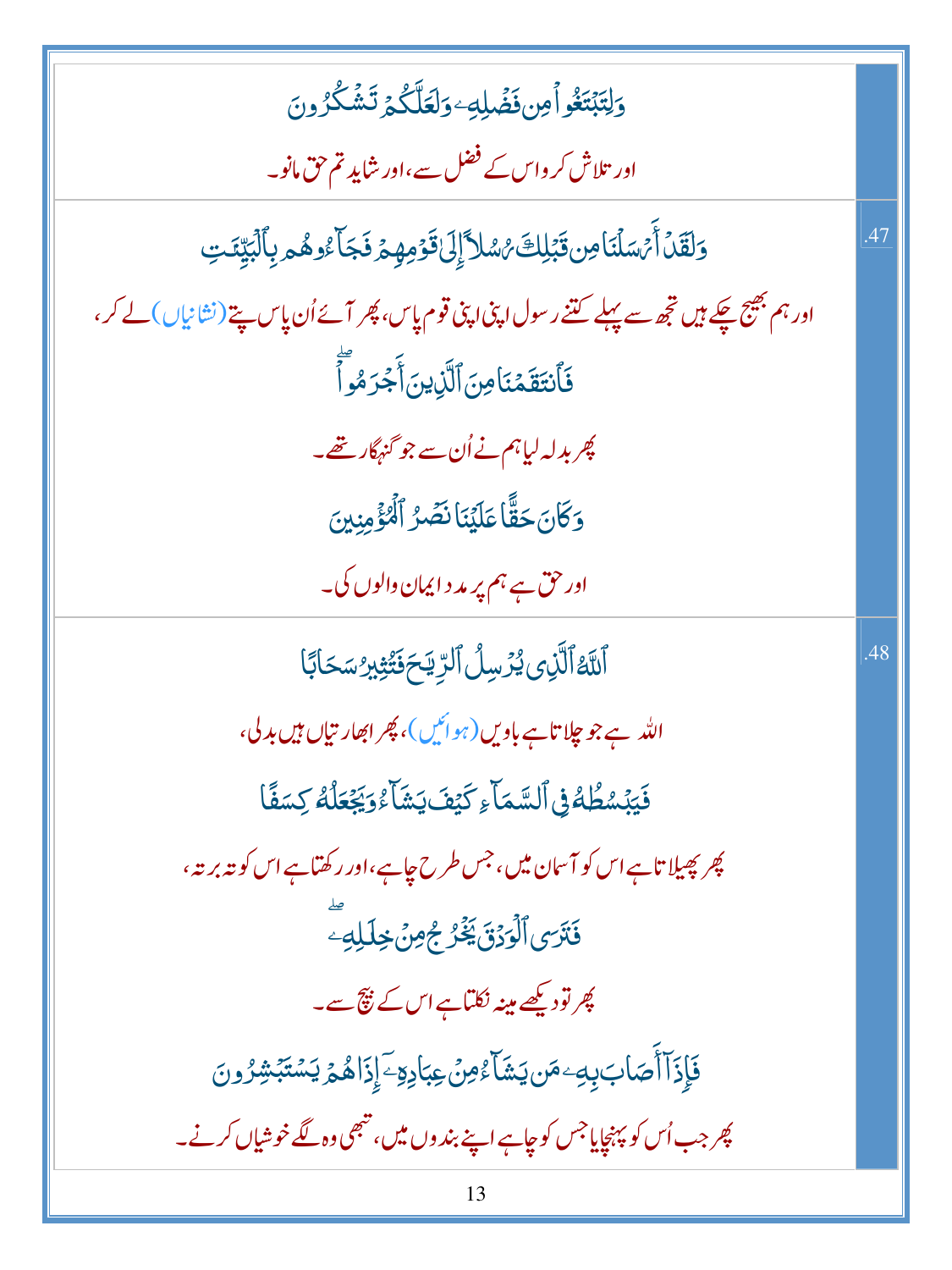| <u>وَإِن</u> كَانُو أَمِن قَبَلِ أَن يُنَزَّلَ عَلَيْهِم مِّن قَبَلِهِ ۖ لَهُبَلِسِينَ                    | .49 |
|-----------------------------------------------------------------------------------------------------------|-----|
| اور پہلے ہورہے تھے اس کے اُترنے (برسنے )سے پہلے ہی نااُمید۔                                               |     |
| فَأَنظُرُ إِلَىٰٓءَاثَشِ يَحْمَتِ ٱللَّهِكَيْفَ يُحْيِ ٱلْأَيَّ ضَ بَعُدَ مَوْتِهَاْ                      | .50 |
| سود کیھ،اللّٰہ کی مہر (رحمت )کے نشان، کیو نکر حلا تا(زندہ کر تا) ہے زمین کو،اس کے مرے پیچھے۔              |     |
| إِنَّ ذَٰ لِكَ لَهُجْيِ ٱلۡمَوۡنَّىٰ وَهُوَ عَلَىٰ كُلِّ شَیۡ ۚ وَقَدِیدُّ                                |     |
| بیشک وہ ہے مُر دے جِلانے (زندہ کرنے)والا۔اور وہ ہر چیز کر سکتاہے۔                                         |     |
| <u>و</u> َلَيِنَ أَيُّسَلُنَا بِيُجَافَرَ أَوَةُهُصُفَرَّ الْظَلُّو أَمِنْ بَعُلِهِ ۖ يَكُفُرُونَ         | .51 |
| اور اگر ہم جیجیں ایک باؤ (ہوا)، پھر دیکھیں وہ کھیتی زر دپڑ گئی، تو لگیں اس پیچھپے ناشکر کی کرنے۔          |     |
| فَإِنَّكَ لَا تُسْمِعُ ٱلۡمَوۡنَ وَلَا تُسۡمِعُ ٱلصُّوَّ ٱللَّّمَآءَ إِذَا وَلَّوۡ أَمُّنۡ بِرِينَ        | .52 |
| سوتُو <sub>شنا</sub> نہیں سکتامُر دوں کو،اور نہیں سناسکتابہر وں کو، اپکار نا،جب پھریں پی <u>ٹھ</u> دے کر۔ |     |
| وَمَآ أَنتَ بِهَلِ ٱلۡعُمۡىِعَن ضَلَلَّتِهِمَّ                                                            | .53 |
| اور نہ ٹُوراہ بچھائے اند ھوں کو،ان کے بھٹکنے سے۔                                                          |     |
| ٳؚڹڐ۠ۺڡؚڂٳٳڷۜٳڡؘڹؽۏٟۛۢٶؚڹۘ۠؋ٟٵؾڗؚڹؘٲڡؘۿۄۺ۠ۺڸڡٛۅڹ                                                          |     |
| تُونوسنائے اس کو جویقین مانے ہماری با تیں، سووہ مسلمان ہوتے ہیں۔                                          |     |
| ٱللَّهُٱلَّٰٓلِى خَلَقَكُم مِّن ضَعۡفٍ ثُمَّ جَعَلَ مِنۡ بَعۡلِ ضَعۡفٍ قُوَّةً                            | .54 |
| اللہ ہے جس نے بنایا(پیداکیا)تم کو کمز وری سے (ناتواں)، پھر دیاکمز وری پیچھے زور ( قوت)،                   |     |
|                                                                                                           |     |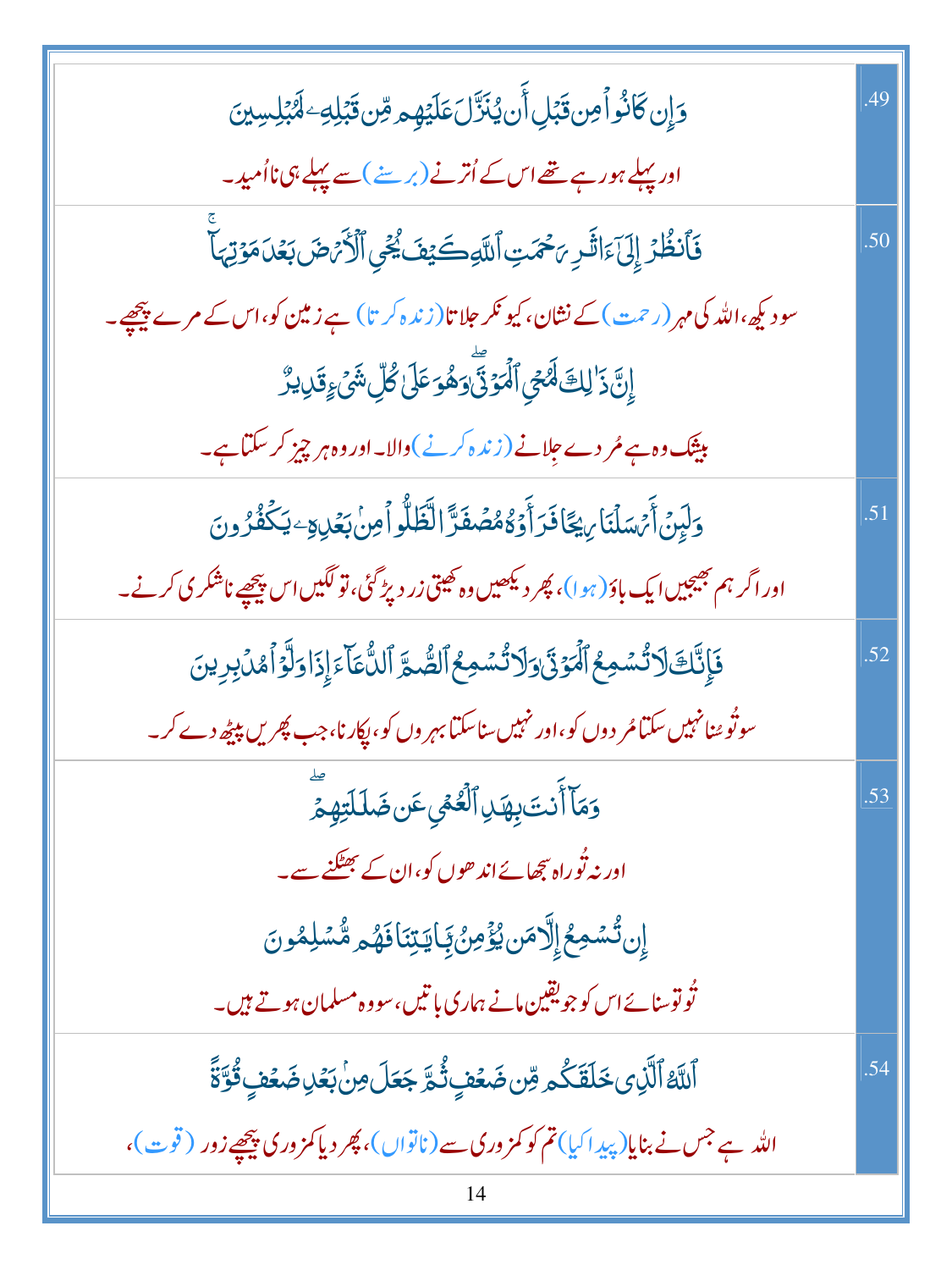| ٞ<br>ڐؙٛۿ <i>ۜ</i> ۥڿؘۘۼؘڶ؈ؚڹۢڹ <i>ۼ</i> ۫ڸڟ۠ۘۊؚٞۊٟٚڞؘۼۘڡؘ۠ٲۏۺؘؽٙڹڐؘؖ                                              |     |
|--------------------------------------------------------------------------------------------------------------------|-----|
| چر دے گازور پی <u>جھ</u> ے ( قوت کے بعد ) کمز ور کی،اور سفید بال۔                                                  |     |
| يَخۡلُنُّ مَايَشَآءٌوَهُوَ ٱلۡعَلِيمُ ٱلۡقَٰٓدِيرُ                                                                 |     |
| بناتا(پیداکر تا)ہے جو چاہے،اور وہ ہے سب جانتاکر سکتا۔                                                              |     |
| وَيَوْمَ تَقُومُ ٱلسَّاعَةُيُقْسِمُ ٱلْهُجْرِهُونَ مَالَبِثُواْغَيْرَسَاعَةٍ                                       | .55 |
| اور جس دن اُٹھے (بر پاہو ) گی قیامت، فشمیں کھائیں گے گنہگار، کہ ہم نہیں رہے ایک گھڑی سے زیادہ،                     |     |
| كَنَا لِكَ كَانُواْ يُؤْفَكُونَ                                                                                    |     |
| اسی طرح تھے اُلٹے جاتے ( دنیامیں دھو کا کھاتے)۔                                                                    |     |
| وَقَالَ ٱلَّذِينَ أُوتُواْ ٱلۡفِلۡمَ وَٱلۡإِيَّمَنَ لَقَدۡلَٰٓلِنَّتُمۡ فِى كِتَبِ ٱللَّهِ إِلَىٰ يَوۡمِ ٱلۡبَعۡثِ | .56 |
| اور کہیں گے جنکوملی سمجھ اور یقین (ایمان)، تمہارا کھُہر اؤ تھااللہ کے لکھے میں، جی اُٹھنے کے دن (روزِ حش) تک،      |     |
| فَهَذَا يَؤْمُ ٱلۡبَعۡثِ وَلَكِنَّكُمۡ كُنتُمۡ لَاتَّعَٰلَمُونَ                                                    |     |
| سوریہ ہے،گی اُٹھنے کادن، پر تم نہ تھے جانتے۔                                                                       |     |
| فَيَوۡمَبِنِٱلۡایَنفَـُۚ ٱلَّٰٓزِینَڟَلَمُواۡمَعۡنِہَۿُّمۡۚ وَلَاهُمۡ یُسۡتَعۡنَبُونَ                              | .57 |
| سواس دن کام نہ آئے گی ان گنہگاروں کو تقصیر بخشوانی،اور نہ ان سے کوئی مناناچاہے۔                                    |     |
| وَلَقَلْ ضَرَبْنَا لِلنَّاسِ فِى هَذَا ٱلْقُرْءَانِ مِن كُلِّ مَثَلٍ                                               | .58 |
| اور ہم نے بٹھائی (بیان کی) ہے آدمیوں کو،اس قر آن میں ہر طرح کی کہاوت۔                                              |     |
| 15                                                                                                                 |     |